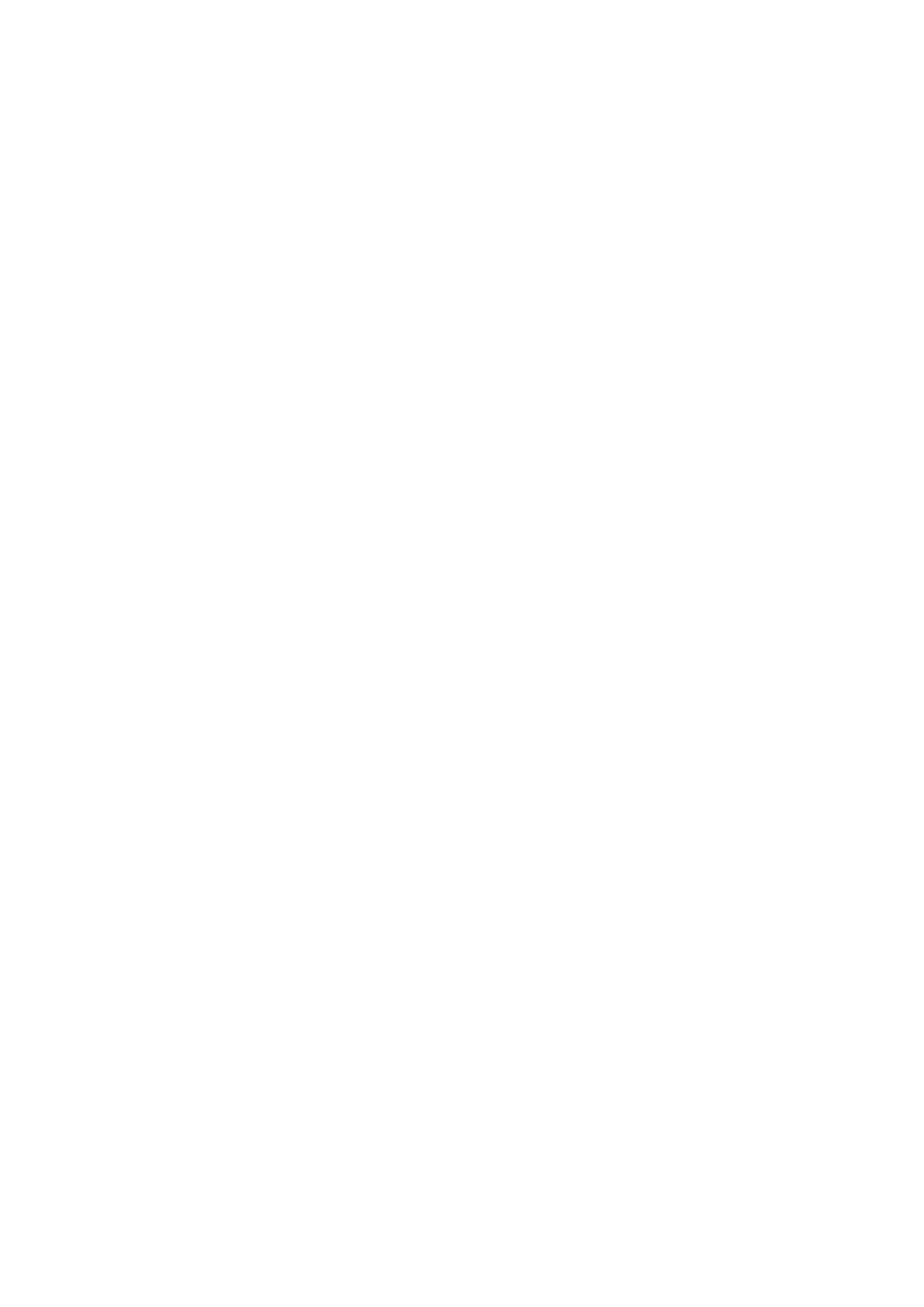

#### **1 Welcome**

The meeting was opened with a karakia.

Whakataka te hau ki te uru Whakataka te hau ki te tonga Kia mākinakina ki uta Kia mātaratara ki tai E hī ake ana te atakura He tio He huka He hau hū Tīhei mauri ora

Cease o winds from the west Cease o winds from the south Bring calm breezes over the land Bring calm breezes over the sea And let the red-tipped dawn come With a touch of frost A sharpened air And promise of a glorious day.

# **2 Apologies**

There were no apologies.

# **3 Declaration of Interest**

There were no declarations of interest.

#### **4 Confirmation of Minutes**

Resolution number DT/2022/55

MOVED by Member G Wood, seconded by Member T Deans:

#### **That the Devonport-Takapuna Local Board:**

**a) confirm the ordinary minutes of its meeting, held on Tuesday, 19 April 2022, as true and correct.**

**CARRIED**

# **5 Leave of Absence**

There were no leaves of absence.

#### **6 Acknowledgements**

There were no acknowledgements.

**7 Petitions**

There were no petitions.

**8 Deputations**

There were no deputations.

### **9 Public Forum**

There was no public forum.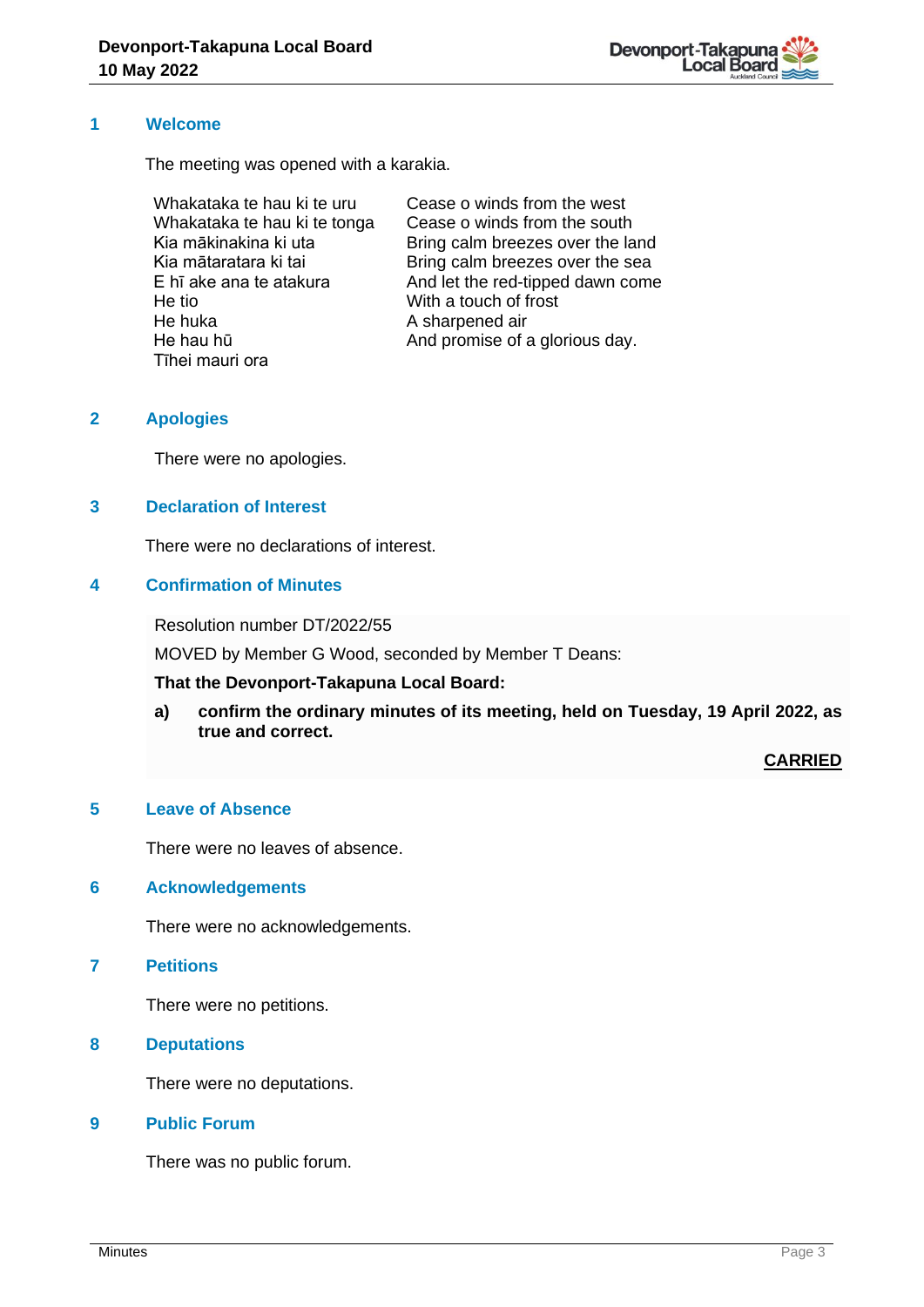#### **10 Extraordinary Business**

There was no extraordinary business.

# **Adjournment of Meeting**

Resolution number DT/2022/56

MOVED by Chairperson R Jackson, seconded by Member T van Tonder:

#### **That the Devonport-Takapuna Local Board:**

### **a) agree to adjourn the meeting until Tuesday 10 May 2022 at 2.20pm**

**CARRIED**

The meeting adjourned at 2.06pm and reconvened at 2.22pm All members of the meeting were present.

### **11 Devonport-Takapuna Local Board consultation feedback and input into the Annual Budget 2022/2023**

MOVED by Chairperson R Jackson, seconded by Member T Deans:

That the Devonport-Takapuna Local Board:

- a) receive consultation feedback on the proposed Devonport-Takapuna Local Board priorities and activities for 2022/2023
- b) receive consultation feedback on regional topics in the Annual budget from people and organisations based in the Devonport-Takapuna Local Board area and note that 76% supported all or most of the local board priorities (36% all priorities, 40% most priorities)
- c) thank the 9,464 people and organisations from around Auckland who made submissions on the Annual Budget, including 791 from the Devonport-Takapuna Local Board area
- d) acknowledge that in the current economic climate there are no palatable or easy answers to mitigate the combined effects of huge revenue losses throughout the Covid pandemic, and increased costs – and that the often very tough decisions proposed in this budget are not made lightly

# **Climate Action Targeted Rate**

- e) support the Climate Action Targeted Rate, noting that 66 per cent of submitters from the Devonport-Takapuna local board area that responded to this question supported the proposal to introduce a Climate Action Targeted Rate, while 28 per cent did not support the proposal.
- f) acknowledge the current financial constraints faced by Auckland Council, noting that the current proposed general rates would not deliver on the outcomes proposed to be delivered by the Climate Action Targeted Rate.
- g) request that public transport be given the highest priority, noting that providing attractive and practical public transport, with frequent services, convenient routes, and affordable fares, is crucial to enticing people away from private and company vehicles. We ask that particular focus be given to local shopping services and feeder buses to bus and train stations
- h) support planting to build our urban tree canopy and request that areas identified as having a "low" canopy cover of 10-15% are prioritised alongside those with "bare" (0- 10%) cover for replanting initiatives. We note that around half the Devonport-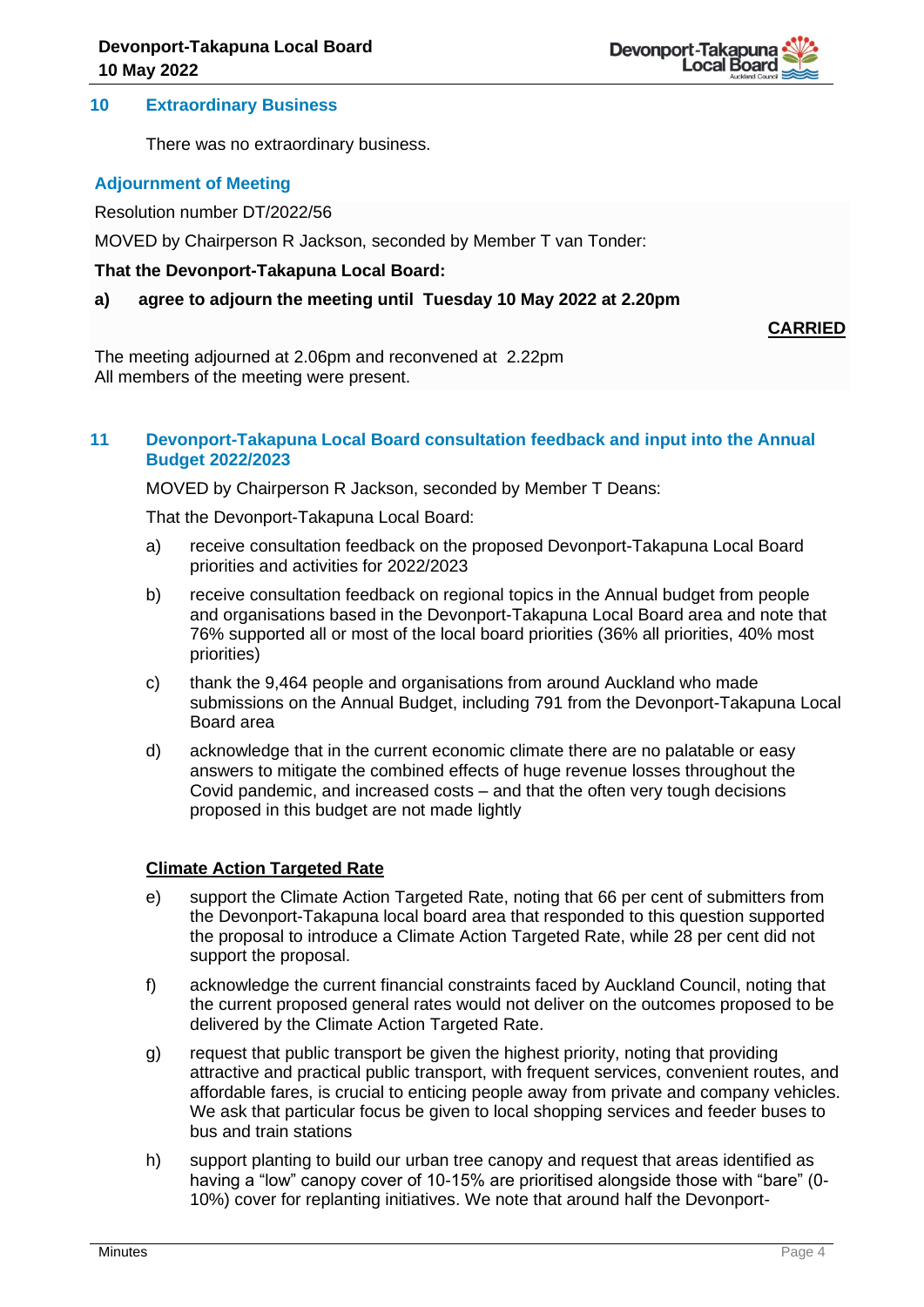Takapuna Local Board area has been identified as having "low" tree canopy coverage, and the remaining half is classed as only "moderate" (15-20%), both of which fall well short of the 30% goal. We note, with alarm, the number of mature trees on private land being felled as intensive housing is developed across our area.

- i) request that council vigorously pursues legislative change to enable councils to reintroduce greater general tree protections to ensure our environmental future an mitigate the effects of climate change
- j) request that local board views are sought at the very earliest stages of any projects being considered and delivered as part of the climate action package in the Devonport-Takapuna local board area
- k) request there be regular reporting to local boards and the general public on the outcomes being delivered with the targeted rate and that the package is reviewed on a regular basis for effectiveness

# **Budget Pressures**

- l) note that 58 percent of submitters from the Devonport-Takapuna local board area that responded to this question supported the proposal to manage Auckland Council's ongoing budget pressures while 20 per cent did not support the proposal
- m) support the proposal to use the Government's 'Better Off' support package funding as a lever to manage the budget pressures.
- n) note that there is insufficient information on the proposal to delay capital investment as a budget lever and request the opportunity to provide local board views on the proposal once further information is available.
- o) note that there is insufficient information on the proposal to implement cost reductions in the form of efficiency savings and potential reduction in services as a budget lever and request the opportunity to provide local board views on the proposal once further information is available.
- p) do not support asset sales as a lever particularly not the sale of parks, reserves, and open spaces – and re-state the board's earlier resolved view that the sale of a portion of Auckland Council's airport shares should be considered as an alternative to selling assets
- q) support the previously agreed general rates increase for 3.5 per cent for 2022/2023.

# **Operating spending prioritisation**

- r) note that 57 per cent of submitters from the Devonport-Takapuna local board area that responded to this question supported the proposal to prioritise operating spending to help manage on-going budget pressures while 14 per cent did not support the proposal and 23 per cent did not know.
- s) note that there is insufficient information on the proposal to prioritise operating spending to help manage on-going budget pressures, and request the opportunity to provide local board views on the proposal once further information is available.

# **Waste service standardisation – pay-as-you-throw vs rates funded**

t) support retaining a Pay-As-You-Throw general waste system in the Devonport-Takapuna Local Board area, and other local boards areas who also support PAYT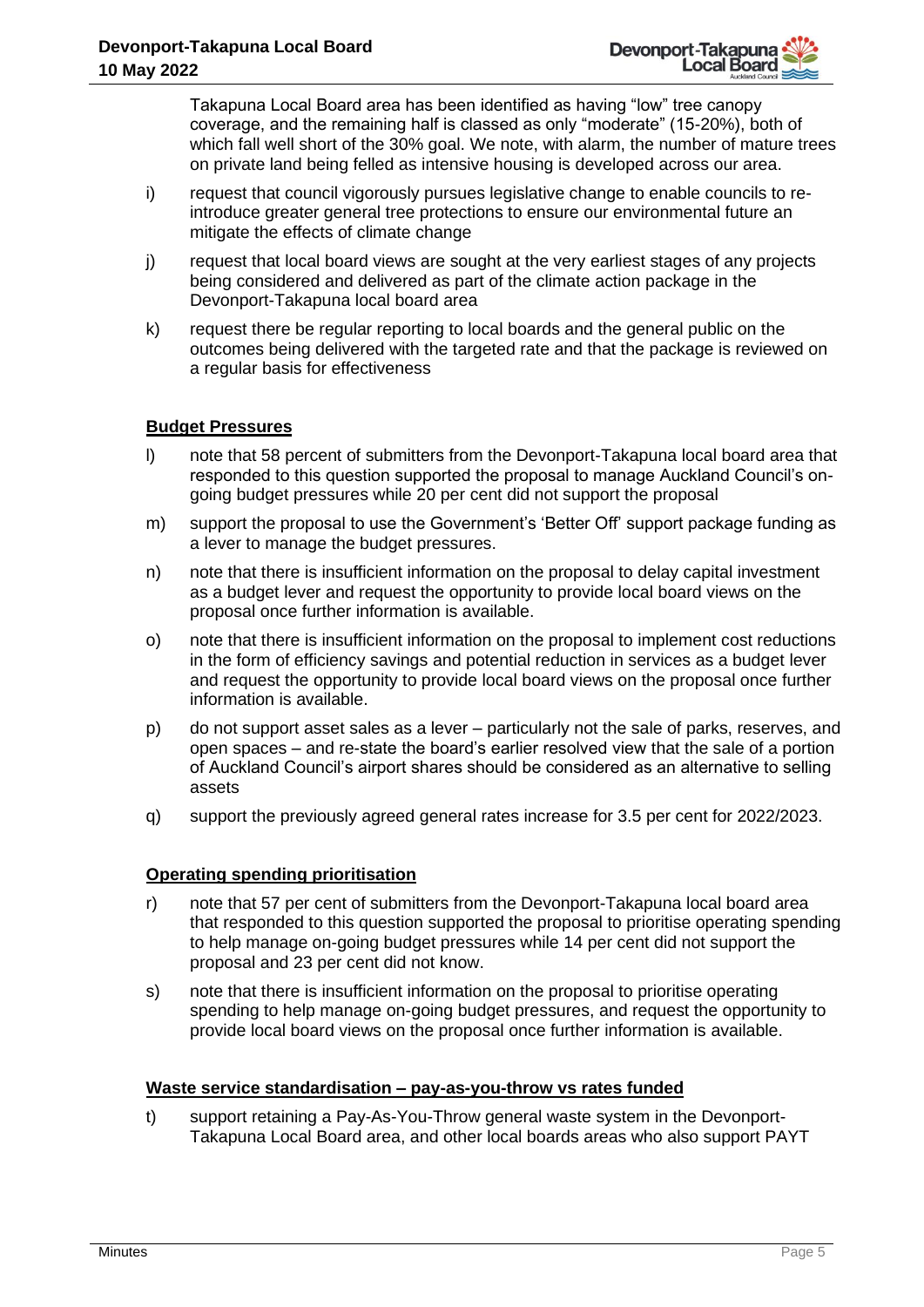- u) note that 56 per cent of submitters from the Devonport-Takapuna local board area that responded to this question did not support the proposal to move to a rates funded system and preferred a pay-as-you-throw system.
- v) note that 35 per cent of submitters from the Devonport-Takapuna local board area that responded to this question supported the proposal to move to a rates funded system.
- w) strongly believe that PAYT waste services does encourage people to be aware of, and reduce, the waste they send to landfill
- x) strongly believe that residents and organisations who have already reduced their general waste deserve council encouragement and support to continue these efforts, and not be punished with a target rate for a service they have worked hard not to use
- y) support the implementation of a food scrap service to the entire local board area, but urge that this also be a PAYT service
- z) support the continued rates-funded recycling collections
- aa) support the continuation of rates-funded inorganic collections
- bb) support the availability of a range of general waste wheelie bin sizes, regardless of the payment system used

#### **Waste service standardisation – other**

- cc) support the standardisation of the opt-out rules for residential multi-unit developments.
- dd) support the standardisation of the opt-out rules for residential and lifestyle properties with between two and nine units.
- ee) support the standardisation of the the opt-out rules for non-residential properties.
- ff) support the application of a minimum base charge to every separately used or inhabited part of a property.

# **Local Board Advocacy Initiatives**

- gg) request that urgency be given to scoping and funding replacement ferry berthing and terminal facilities at Bayswater Marina, noting that the lease on the current facilities expires in 2031, and noting the critical importance of retaining this public transport facility to cater for exponential housing intensification and population growth on the Devonport Peninsula, and the need to reduce the volume of private vehicles using Lake Road
- hh) request that council consider additional funding to support the "Enhanced Belmont Centre Option", which is outlined in the Lake Road Improvements Project, but which is not funded within the project's budget envelope.

MOVED by Member T van Tonder, seconded by Member A Bennett:

Member T van Tonder moved an amendment by replacement to the original recommendation q) as follows:

q) notes that the Annual Budget 2022/2023 consultation material specifically states that Auckland Council is not currently proposing to sell or alter our ownership of any strategic assets such as our investments in Ports of Auckland Limited or Auckland International Airport Limited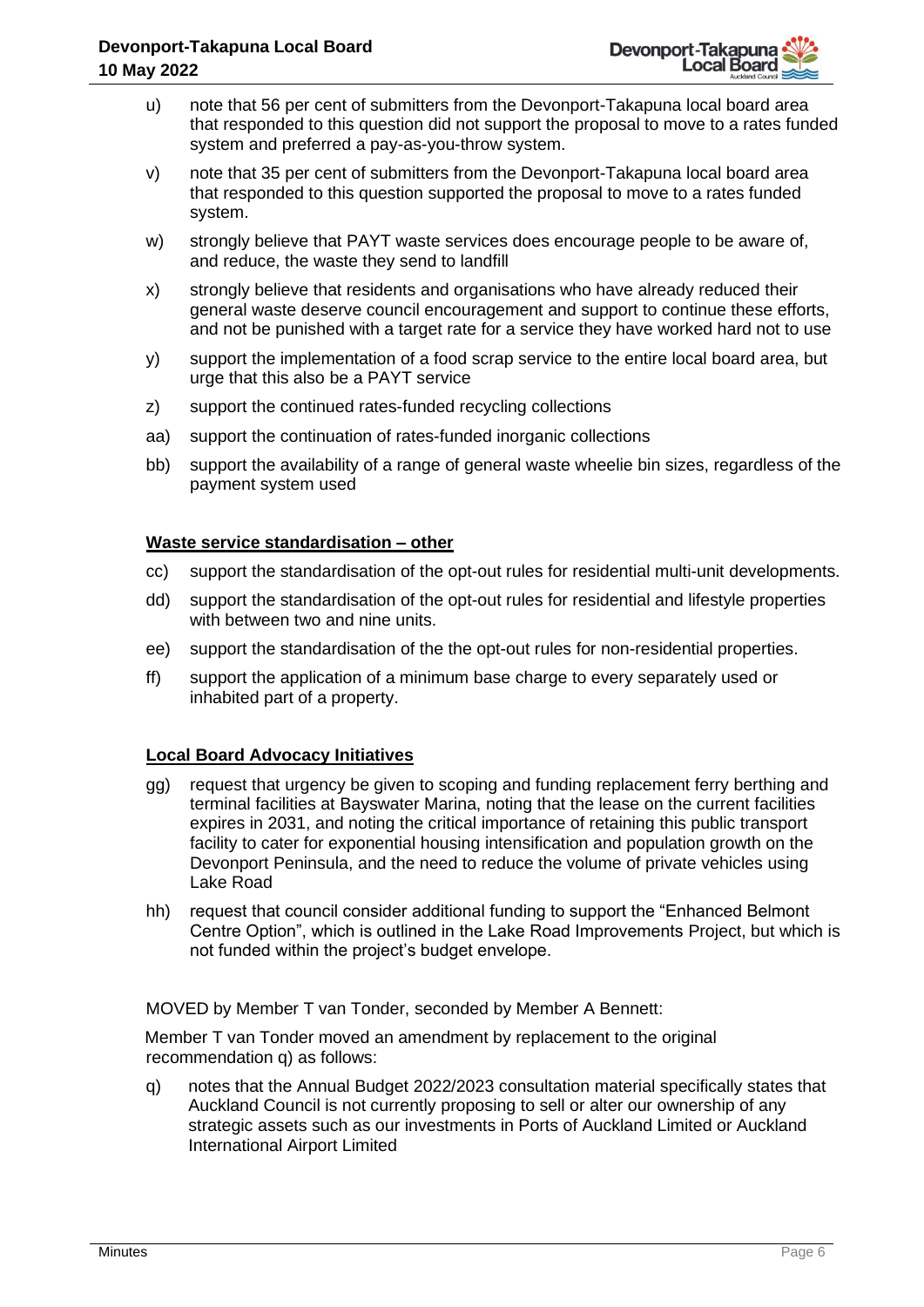**Abstained**

.A division was called for, voting on which was as follows:

**For**

Member A Bennett Member T van Tonder Member G Wood

**Against** Member T Deans Chairperson R Jackson Deputy Chairperson J O'Connor

The motion was declared EQUAL.

The chair exercised their casting vote against, so the motion was Lost.

**LOST**

Resolution number DT/2022/57

MOVED by Chairperson R Jackson, seconded by Member T Deans:

The Chairperson put the substantive motion.

# **That the Devonport-Takapuna Local Board:**

- **a) receive consultation feedback on the proposed Devonport-Takapuna Local Board priorities and activities for 2022/2023**
- **b) receive consultation feedback on regional topics in the Annual budget from people and organisations based in the Devonport-Takapuna Local Board area and note that 76% supported all or most of the local board priorities (36% all priorities, 40% most priorities)**
- **c) thank the 9,464 people and organisations from around Auckland who made submissions on the Annual Budget, including 791 from the Devonport-Takapuna Local Board area**
- **d) acknowledge that in the current economic climate there are no palatable or easy answers to mitigate the combined effects of huge revenue losses throughout the Covid pandemic, and increased costs – and that the often very tough decisions proposed in this budget are not made lightly**

# **Climate Action Targeted Rate**

- **e) support the Climate Action Targeted Rate, noting that 66 per cent of submitters from the Devonport-Takapuna local board area that responded to this question supported the proposal to introduce a Climate Action Targeted Rate, while 28 per cent did not support the proposal.**
- **f) acknowledge the current financial constraints faced by Auckland Council, noting that the current proposed general rates would not deliver on the outcomes proposed to be delivered by the Climate Action Targeted Rate.**
- **g) request that public transport be given the highest priority, noting that providing attractive and practical public transport, with frequent services, convenient routes, and affordable fares, is crucial to enticing people away from private and company vehicles. We ask that particular focus be given to local shopping services and feeder buses to bus and train stations**
- **h) support planting to build our urban tree canopy and request that areas identified as having a "low" canopy cover of 10-15% are prioritised alongside those with "bare" (0-10%) cover for replanting initiatives. We note that around half the Devonport-Takapuna Local Board area has been identified as having "low" tree canopy coverage, and the remaining half is classed as only "moderate" (15-20%), both of which fall well short of the 30% goal. We note, with alarm, the number of mature trees on private land being felled as intensive housing is developed across our area.**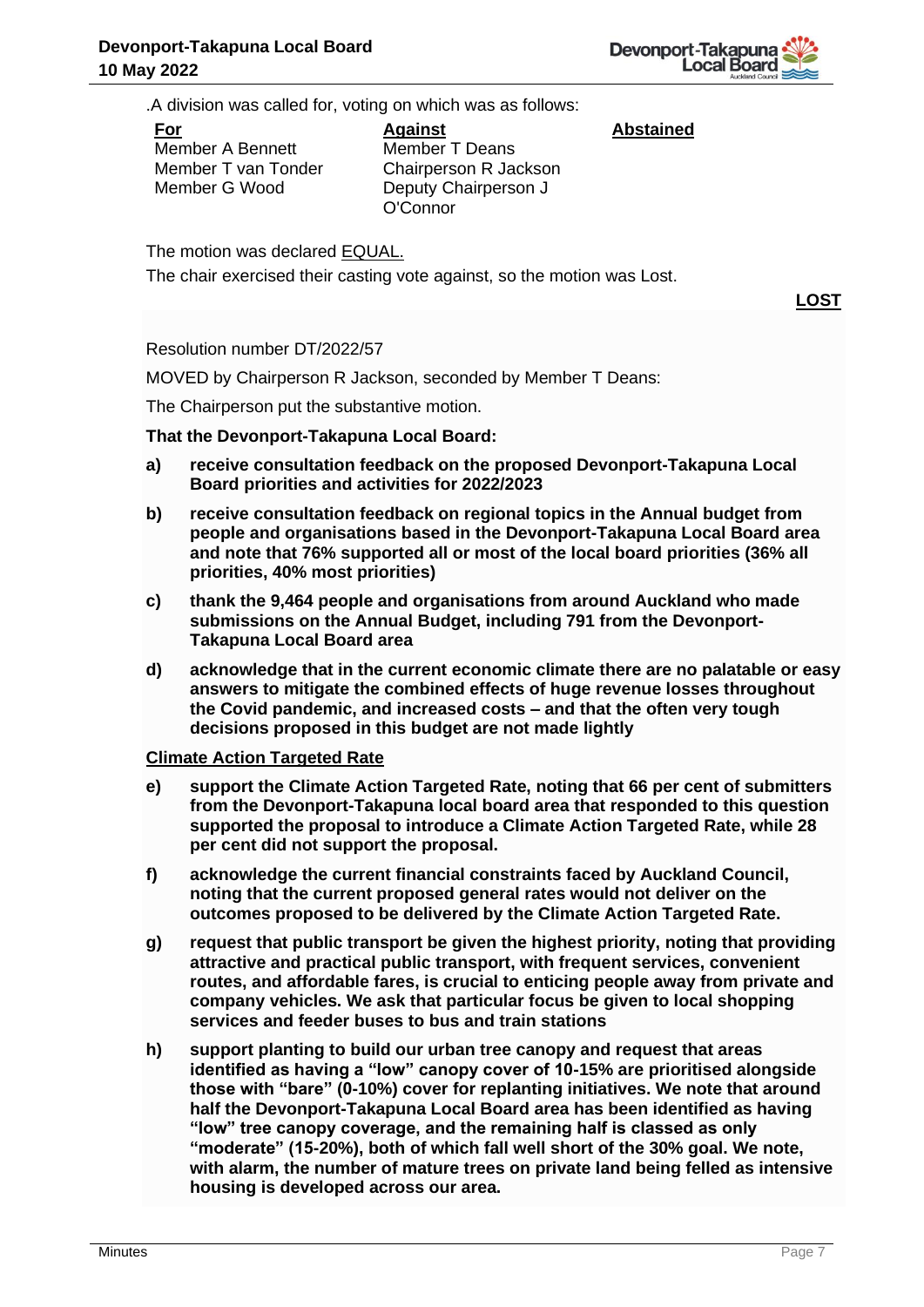- **i) request that council vigorously pursues legislative change to enable councils to re-introduce greater general tree protections to ensure our environmental future an mitigate the effects of climate change**
- **j) request that local board views are sought at the very earliest stages of any projects being considered and delivered as part of the climate action package in the Devonport-Takapuna local board area**
- **k) request there be regular reporting to local boards and the general public on the outcomes being delivered with the targeted rate and that the package is reviewed on a regular basis for effectiveness**

#### **Budget Pressures**

- **l) note that 58 percent of submitters from the Devonport-Takapuna local board area that responded to this question supported the proposal to manage Auckland Council's on-going budget pressures while 20 per cent did not support the proposal**
- **m) support the proposal to use the Government's 'Better Off' support package funding as a lever to manage the budget pressures.**
- **n) note that there is insufficient information on the proposal to delay capital investment as a budget lever and request the opportunity to provide local board views on the proposal once further information is available.**
- **o) note that there is insufficient information on the proposal to implement cost reductions in the form of efficiency savings and potential reduction in services as a budget lever and request the opportunity to provide local board views on the proposal once further information is available.**

# **CARRIED**

# Resolution number DT/2022/58

MOVED by Chairperson R Jackson, seconded by Member T Deans:

#### **That the Devonport-Takapuna Local Board:**

**p) do not support asset sales as a lever – particularly not the sale of parks, reserves, and open spaces – and re-state the board's earlier resolved view that the sale of a portion of Auckland Council's airport shares should be considered as an alternative to selling assets.**

A division was called for, voting on which was as follows:

| For                   |
|-----------------------|
| <b>Member T Deans</b> |
| Chairperson R Jackson |
| Deputy Chairperson J  |
| O'Connor              |

**Against** Member A Bennett Member T van Tonder Member G Wood

**Abstained**

The motion was declared EQUAL.

The chair exercised their casting vote for, so the motion was Carried

# **CARRIED**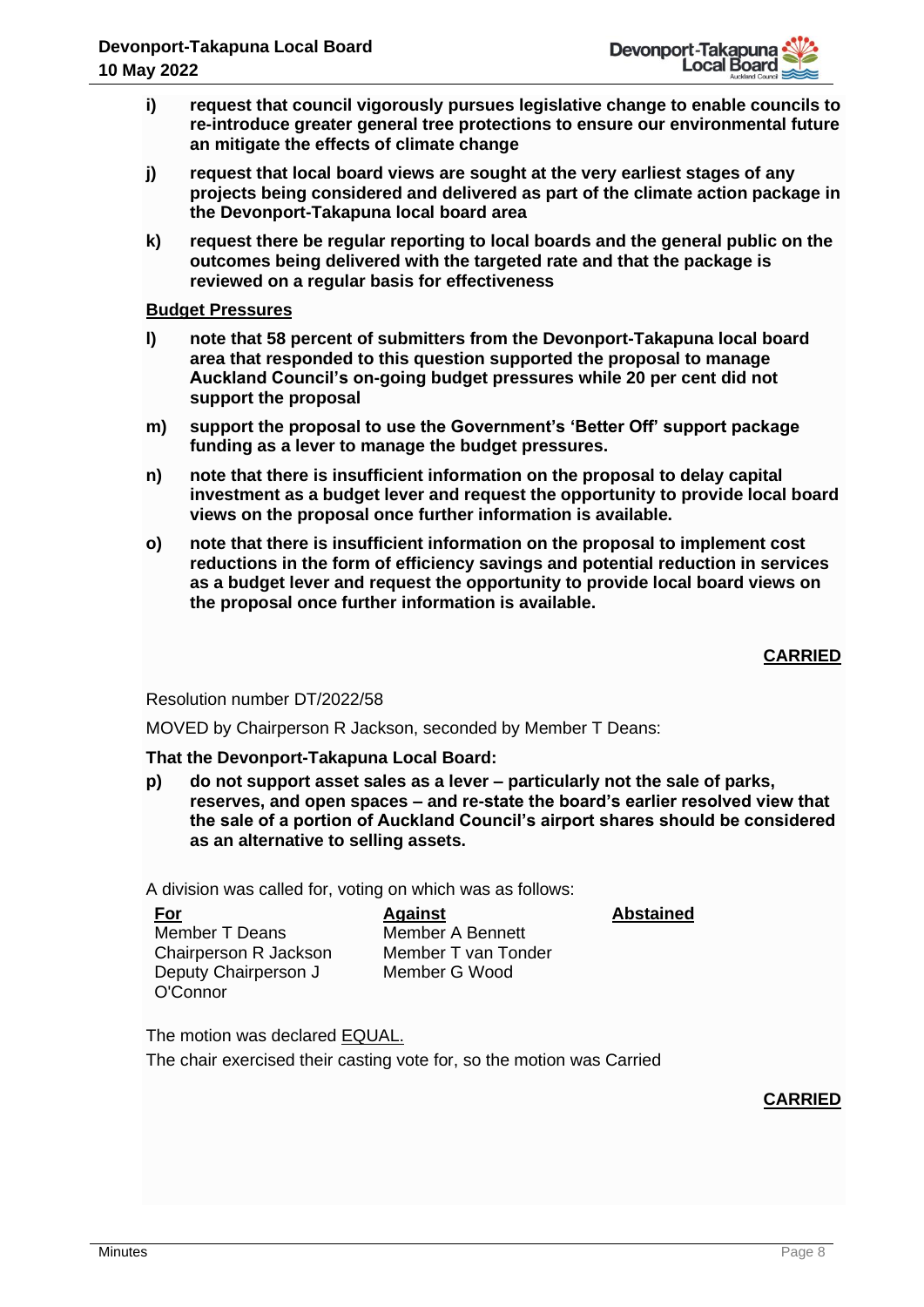Resolution number DT/2022/59

MOVED by Chairperson R Jackson, seconded by Member T Deans:

#### **That the Devonport-Takapuna Local Board:**

**q) support the previously agreed general rates increase for 3.5 per cent for 2022/2023.** 

# **Operating spending prioritisation**

- **r) note that 57 per cent of submitters from the Devonport-Takapuna local board area that responded to this question supported the proposal to prioritise operating spending to help manage on-going budget pressures while 14 per cent did not support the proposal and 23 per cent did not know.**
- **s) note that there is insufficient information on the proposal to prioritise operating spending to help manage on-going budget pressures and request the opportunity to provide local board views on the proposal once further information is available.**

#### **Waste service standardisation – pay-as-you-throw vs rates funded**

- **t) support retaining a Pay-As-You-Throw general waste system in the Devonport-Takapuna Local Board area, and other local boards areas who also support PAYT**
- **u) note that 56 per cent of submitters from the Devonport-Takapuna local board area that responded to this question did not support the proposal to move to a rates funded system and preferred a pay-as-you-throw system.**
- **v) note that 35 per cent of submitters from the Devonport-Takapuna local board area that responded to this question supported the proposal to move to a rates funded system.**
- **w) strongly believe that PAYT waste services does encourage people to be aware of, and reduce, the waste they send to landfill**
- **x) strongly believe that residents and organisations who have already reduced their general waste deserve council encouragement and support to continue these efforts, and not be punished with a target rate for a service they have worked hard not to use**
- **y) support the implementation of a food scrap service to the entire local board area, but urge that this also be a PAYT service**
- **z) support the continued rates-funded recycling collections**
- **aa) support the continuation of rates-funded inorganic collections**
- **bb) support the availability of a range of general waste wheelie bin sizes, regardless of the payment system used**

**Waste service standardisation – other** 

- **cc) support the standardisation of the opt-out rules for residential multi-unit developments.**
- **dd) support the standardisation of the opt-out rules for residential and lifestyle properties with between two and nine units.**
- **ee) support the standardisation of the the opt-out rules for non-residential properties.**
- **ff) support the application of a minimum base charge to every separately used or inhabited part of a property.**